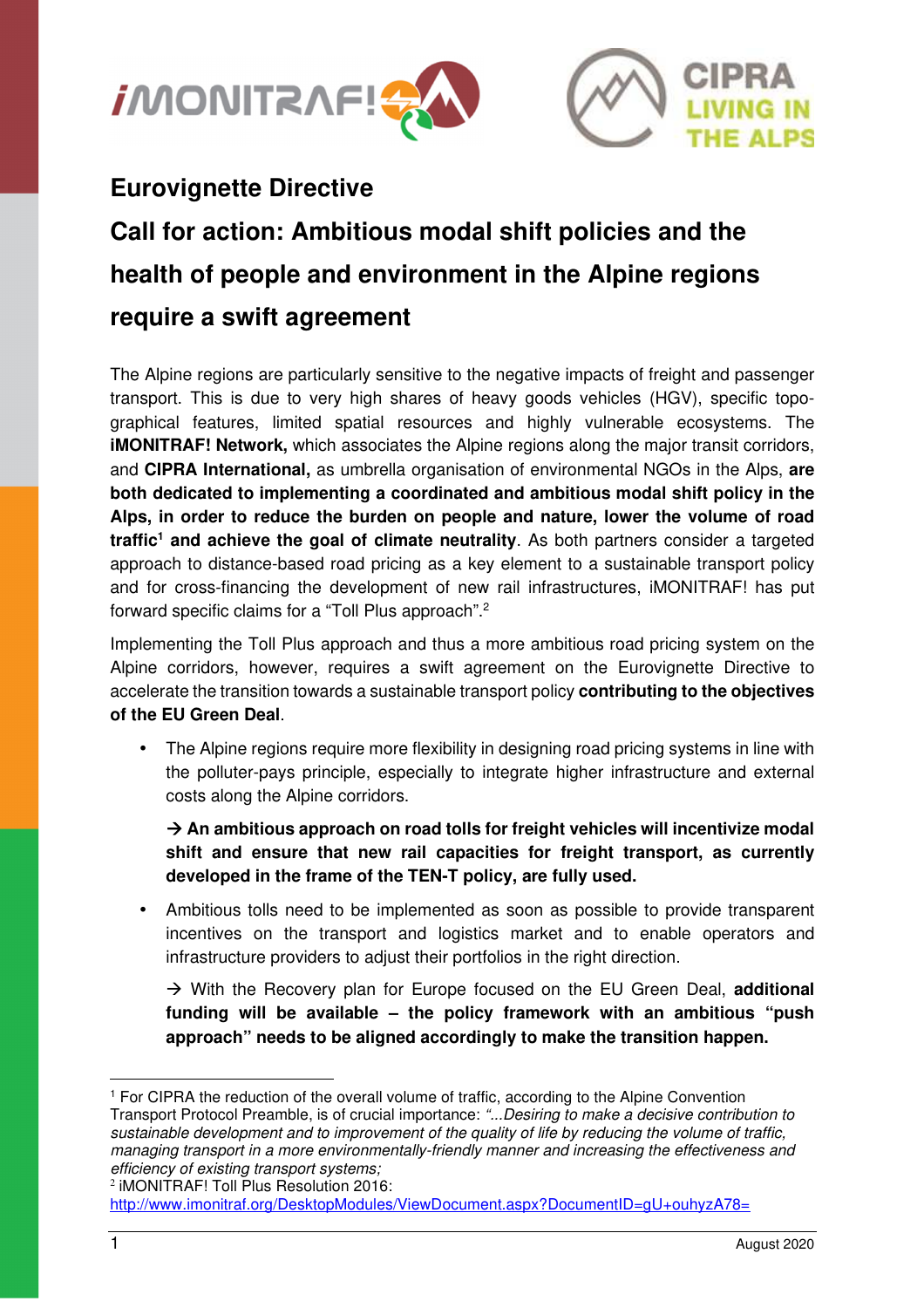• The remaining vehicle fleet on the Alpine corridors should be built on best-available technologies, making use of low-emission or even zero-emission vehicles.

 **A more ambitious approach on variations of tolls is required, taking into account specific circumstances of the Alpine regions** and in line with the polluterpays principle<sup>3</sup>.

In general, both iMONITRAF! and CIPRA welcome the recent compromise proposal on the Eurovignette Directive<sup>4</sup>, and agree that the major elements of this proposal go in the right direction. **They call on policy makers at EU level, and in particular the German Presidency, to come to a swift agreement on this dossier**, giving the Member States the necessary tools for further aligning their policy framework.

#### **Specific recommendations**

Furthermore, iMONITRAF! and CIPRA call on EU policy makers to take into account the specific needs of the sensitive Alpine environment and of the trans-Alpine transport networks when finalising the new provisions of the Directive:

#### **The modal shift objective should remain at the core of the Eurovignette approach**

**1.** With the **mark-up for mountain regions (Art. 7f)**, the Alpine regions should obtain flexibility to take into account higher infrastructure and external costs in mountain regions. Only a high mark-up, implemented in a common approach on the whole transnational corridor, will be sufficient to generate additional incentives for modal shift and leading to a better cost-competitiveness of multimodal transport solutions. A highmark-up will enable the alignment of tolls across the Alpine corridors, avoiding detour traffic which causes unnecessary  $CO<sub>2</sub>$ -emissions.<sup>5</sup>

 **We welcome the current version of the revision document which foresees a mark-up factor of up to 50% for cross-border implementation (Art. 7f, 1(b)).** 

2. Inclusion of **external costs is as well a key requirement of the Alpine Convention**<sup>6</sup> **to implementing the polluter-pays principle**. However, external costs in mountain regions are much higher than in flat areas. Recent studies have come to conclude that a factor 4 has to be taken into account.<sup>7</sup>

<sup>7</sup> EUSALP study "External costs in mountain regions" (2017). Online: <u>https://www.alpine-</u> region.eu/results/study-external-costs-mountain-areas

<sup>&</sup>lt;sup>3</sup> According to the Alpine Convention Transport Protocol Article 1 (2) "*The Contracting Parties* undertake to develop the transport sector in accordance with the precautionary principle, the principle of avoidance and the polluter-pays principle."

<sup>4</sup> Council of the European Commission: Proposal for a Directive of the European Parliament and of the Council amending Directive 1999/62/EC on the charging of heavy goods vehicles for the use of certain infrastructure – Mandate for negotiations with the European Parliament; Document for the Permanent Representatives Committee, 11th June 2020, Interinstitutional File 2017/0114(COD).

<sup>&</sup>lt;sup>5</sup> For comparison of existing toll rates on the major Alpine corridors, please refer to the iMONITRAF! Annual Report 2019 (p. 36):

http://www.imonitraf.org/DesktopModules/ViewDocument.aspx?DocumentID=iPmMdEMqK9A= An assessment of different scenarios for Toll Plus is provided in the iMONITRAF! Toll Plus Update 2019, also available on the iMONITRAF! homepage.

<sup>6</sup> According to the Alpine Convention, Transport Protocol Art.3/Paragraph 1c/Lit.aa "the contracting parties commit themselves to take account of the interests of the economy in such a way that (aa) increase the economic viability of transport and internalise external costs".